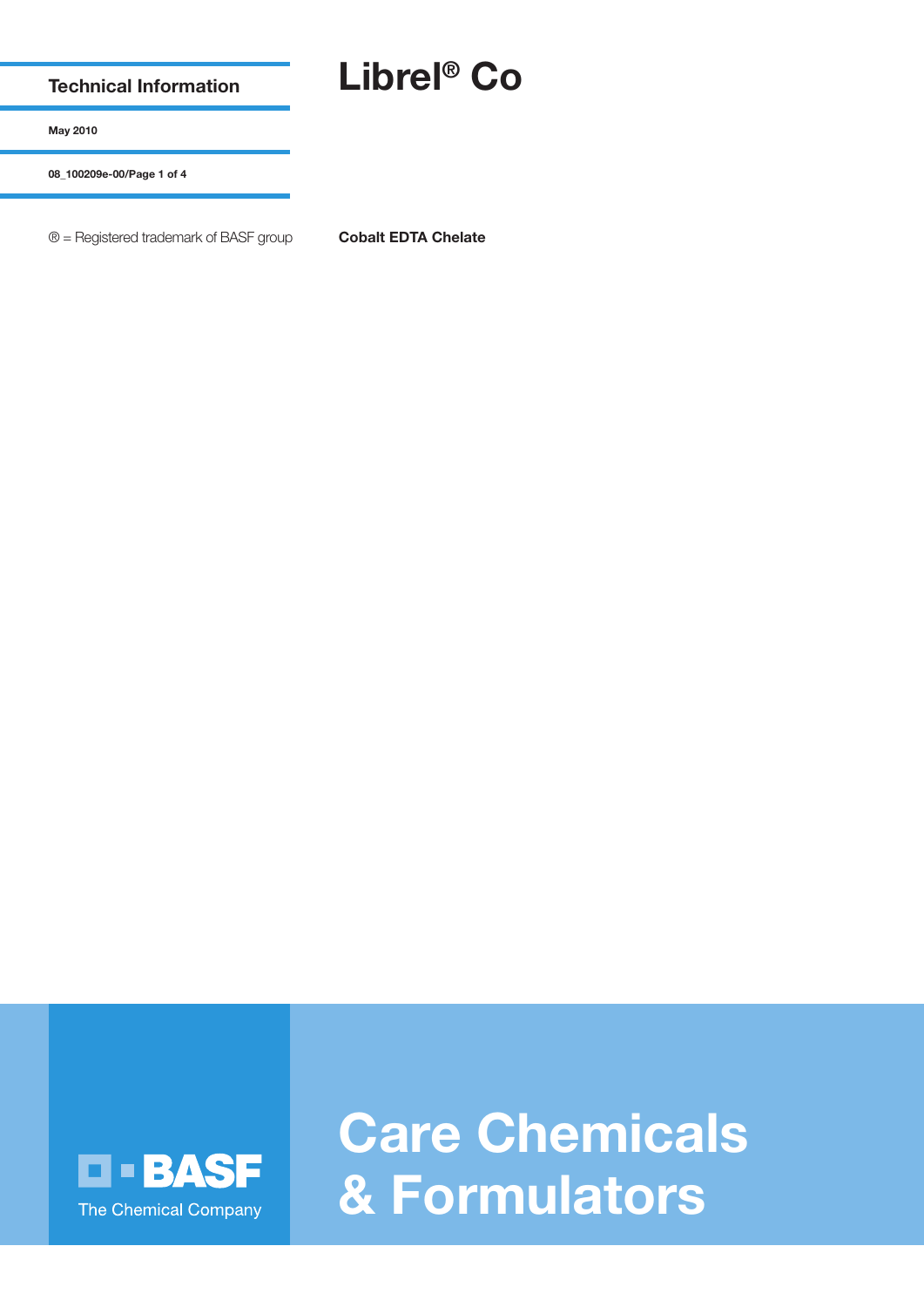## **Product Information**

| <b>Product Type</b>          | Micronutrient fertiliser conforming to the definition of an "EC FERTILISER".                                                                                                                                                                       |
|------------------------------|----------------------------------------------------------------------------------------------------------------------------------------------------------------------------------------------------------------------------------------------------|
| <b>Description</b>           | Cobalt ethylenediamine tetra acetate disodium salt, (CoEDTA Na <sub>2</sub> ).                                                                                                                                                                     |
| <b>Intended Use</b>          | • To correct cobalt deficiency in pastures and fodder crops.<br>• Recommended for foliar application.                                                                                                                                              |
| <b>Typical Analysis</b>      | Cobalt (as Co) 13% w/w                                                                                                                                                                                                                             |
| <b>Analytical Method</b>     | Available on request                                                                                                                                                                                                                               |
| Appearance                   | Pink spray agglomerated microgranule                                                                                                                                                                                                               |
| PRD-No.                      | 30482753                                                                                                                                                                                                                                           |
| Solubility (in water)        | ~300 g/l (at 20 $^{\circ}$ C)                                                                                                                                                                                                                      |
| <b>Specification</b>         | See separate document: "Standard Specification" available via BASF's WorldAccount:<br>https://worldaccount.basf.com (registered access).                                                                                                           |
| <b>Packaging</b>             | Detailed information on the packaging is available via BASF's WorldAccount:<br>https://www.worldaccount.basf.com (registered access).                                                                                                              |
| <b>Storage</b>               | Librel Co will store indefinitely under normal conditions. For user convenience it is<br>recommended that the product is stored in a dry place. Re-seal partly used packs<br>tightly.                                                              |
| <b>Transport Precautions</b> | No special precautions are necessary for transport by air, sea, rail or road.                                                                                                                                                                      |
| <b>Harmonised Tariff No.</b> | 2922-4985-90                                                                                                                                                                                                                                       |
| <b>Health &amp; Safety</b>   | Detailed information on the product described in this leaflet can be found in our<br>relevant Health and Safety Information (Material Safety Data Sheet) available via<br>BASF's WorldAcccount: https://worldaccount.basf.com (registered access). |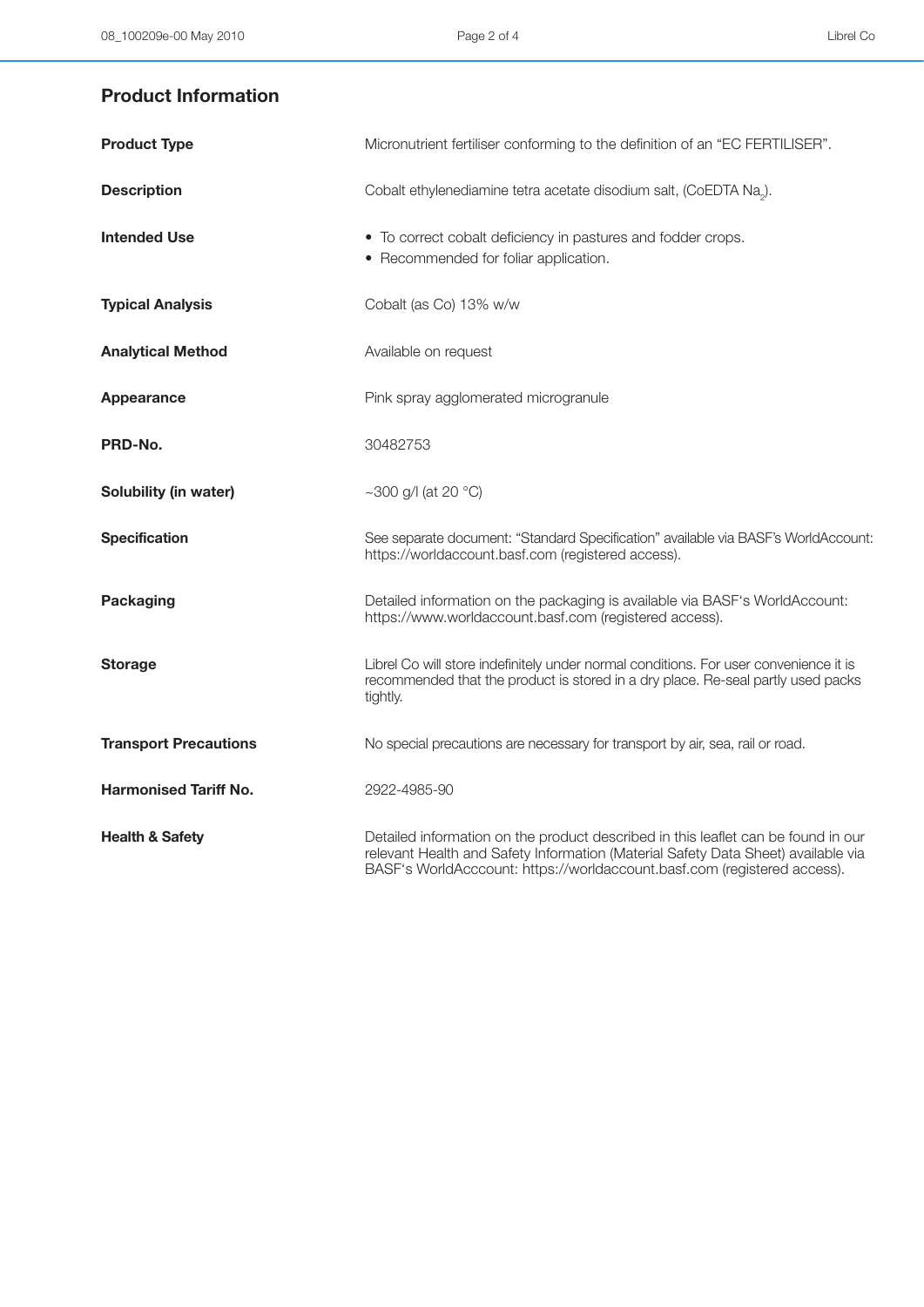| <b>Directions for Use</b>      |                                                                                                                                                                                                                  |                                |                                                                                                                                                                                                                                                                                                                                          |
|--------------------------------|------------------------------------------------------------------------------------------------------------------------------------------------------------------------------------------------------------------|--------------------------------|------------------------------------------------------------------------------------------------------------------------------------------------------------------------------------------------------------------------------------------------------------------------------------------------------------------------------------------|
| <b>General Information</b>     | is carried out.                                                                                                                                                                                                  |                                | Librel Co gives best results when crops have adequate supplies of water and<br>major nutrients and are not under stress for any other reason. Conditions which<br>are responsible for one particular deficiency can also induce deficiencies of other<br>micro-nutrients. Always ensure that deficiencies are confirmed before treatment |
| <b>Mixing With Water</b>       | agitation for a short while to ensure complete dissolution.                                                                                                                                                      |                                | Simply add the powder to water while it is being agitated, do not pre-mix. Continue                                                                                                                                                                                                                                                      |
| <b>Compatibility</b>           | Librel Co is compatible with all other Librel chelates and many crop care<br>chemicals. It is also fully compatible with solutions containing soluble<br>phosphates such as liquid feeds and foliar fertilisers. |                                |                                                                                                                                                                                                                                                                                                                                          |
| <b>Foliar Application</b>      |                                                                                                                                                                                                                  |                                |                                                                                                                                                                                                                                                                                                                                          |
| <b>General Information</b>     | Librel Co should be dissolved in a convenient volume of water to suit the spraying<br>machine being used and the target crop leaf area. The following points should be<br>observed.                              |                                |                                                                                                                                                                                                                                                                                                                                          |
|                                | 1. The sprayer should be fitted with nozzles that produce a fine mist.                                                                                                                                           |                                |                                                                                                                                                                                                                                                                                                                                          |
|                                | a film of moisture with little or no "run off".                                                                                                                                                                  |                                | 2. Only sufficient spray solution should be applied to coat the leaves and stems with                                                                                                                                                                                                                                                    |
|                                | 3. Spraying should be carried out on a calm day but not during strong<br>sunshine or high temperatures. The best time is late afternoon or<br>evening.                                                           |                                |                                                                                                                                                                                                                                                                                                                                          |
|                                | spraying, the crop should be re-sprayed 3 or 4 days later.                                                                                                                                                       |                                | 4. If rain is imminent, spraying should be postponed. If rain falls within 4 hours of                                                                                                                                                                                                                                                    |
| <b>Rates of Use and Timing</b> | Crop                                                                                                                                                                                                             | <b>Rates of Use</b><br>(kg/ha) | <b>Timing</b>                                                                                                                                                                                                                                                                                                                            |
|                                | Pasture                                                                                                                                                                                                          | $0.25 - 0.5$                   | Apply Librel Co to pasture in<br>the early spring and repeated<br>annually.                                                                                                                                                                                                                                                              |
|                                | Fodder Crops                                                                                                                                                                                                     | $0.25 - 0.5$                   | Apply as early in the season as<br>possible. I.e. as soon as there<br>is enough leaf area to absorb<br>the spray.                                                                                                                                                                                                                        |
| <b>Water Volume</b>            |                                                                                                                                                                                                                  |                                | The amount of Librel Co to be applied should be mixed with a volume of water<br>appropriate to the crop leaf area of the type of spraying machine being used.                                                                                                                                                                            |

Pasture/Fodder crops: 200 – 600 litres per hectare.

NB: Do not exceed a solution concentration of 0.1% (1 g/l).

Wetting Agent **Wetting Agent** Unless Librel Co is to be applied with a pesticide containing sufficient wetter, then a standard, agricultural non-ionic wetting agent should be used as recommended by the manufacturer.

**Small Scale Use** For example using a knapsack sprayer. Prepare a 0.05 – 0.1% (0.5 – 1.0 g/l) solution and apply so as to coat the leaves and stems with a thin film of moisture with little or no run-off.